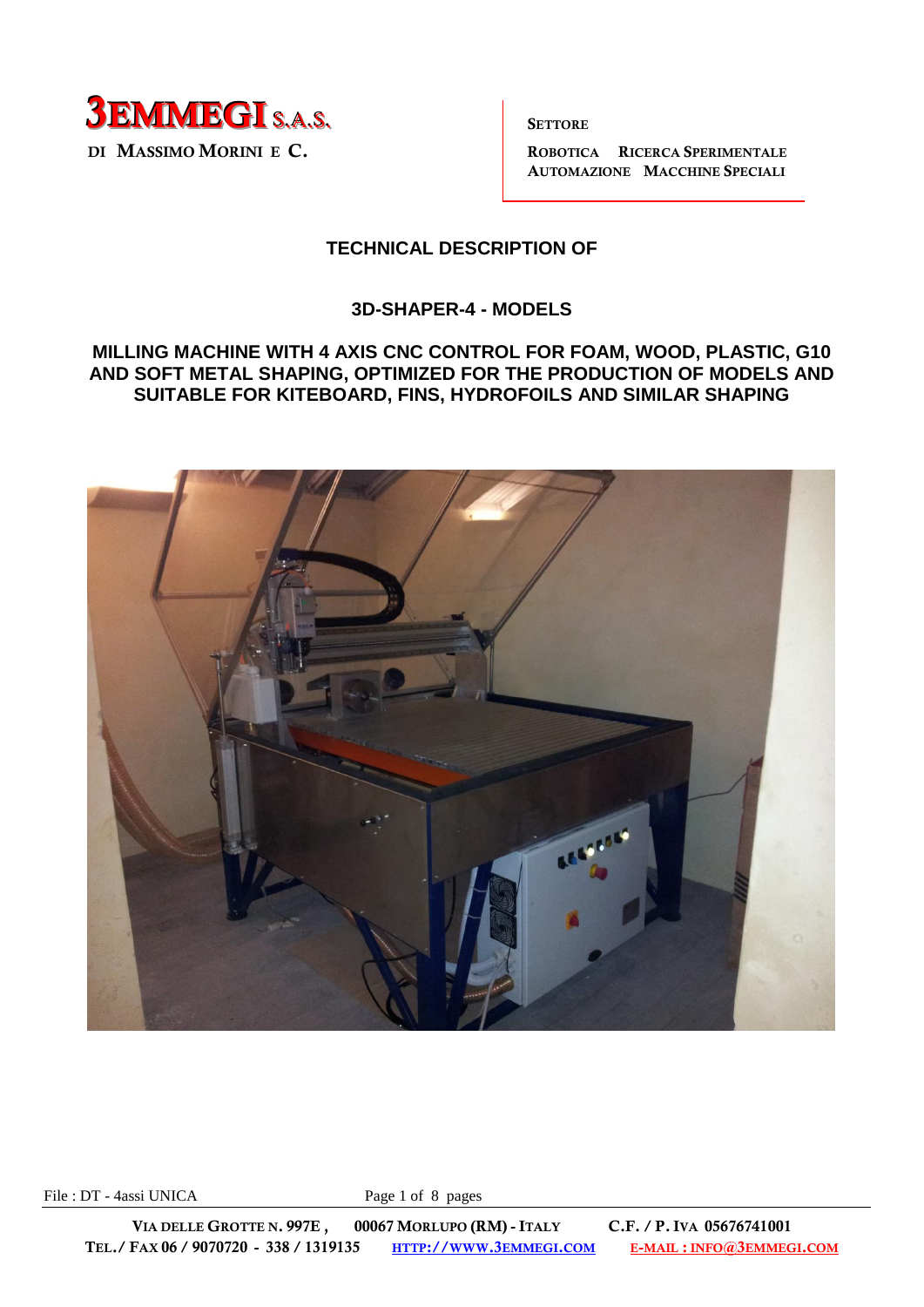

**DI MASSIMO MORINI E C. ROBOTICA RICERCA SPERIMENTALE AUTOMAZIONE MACCHINE SPECIALI**

# **1. DESCRIPTION OF MACHINE**

- 1.1. N.1 vertical milling machine with 3 interpolated axis with CNC control, Cartesian type, along the 3 axis X, Y, Z and One rotation around Horizontal X axis, as described as follows:
- number of working axis: 4 - linear positioning precision: 0.1 mm/1000mm; - linear direction precision: 0.2 mm/1000mm; - repeatable position precision:  $+/- 0.2$  mm; - rotation positioning precision: <= 5 arcmin - X axis working length: up to 2000 mm; - Y axis working length: up to 1500 mm; - Z axis working length: up to 250 mm; - combined total linear precision: 0.5 +/- 0.5 mm; - Rx horizontal rotation No Limit °; - working speed:  $0.01 - 20$  cm/s; - power supply: 230 / 380 / 440 Vac single or 3 phase, 50/60Hz - Installed power: from 3 to 7 kW

comprehensive of:

- n.1 main frame realized in carbon steel / stainless steel / aluminum, with overall dimensions up to  $3500(L) \times 2000(W) \times 2000(H)$  mm, provided with n. 4 antivibrating and adjustable feet;
- n.1 couple of quides for movement along X axis, realized by means of rectified rails with ball bearing cars with maximum run up to 2100 mm. The power train is realized by means of motor-reducer working on ball bearings rectified wormscrew;
- n.1 couple of guides for movement along Y axis, realized by means of rectified rails with ball bearing cars with maximum run up to 1600 mm. The power train is realized by means of motor-reducer working on ball bearings rectified wormscrew;
- n.1 couple of guides for movement along Z axis, realized by means of rectified rails with ball bearing cars with maximum run up to 250 mm. The power train is realized by means of motor-reducer working on ball bearings rectified wormscrew;
- n.1 horizontal shaft for No Limit rotation RX around X horizontal axis, realized by means of high-precision motor-reducer, belt pinion gear and driven gear on bearings;

File : DT - 4assi UNICA Page 2 of 8 pages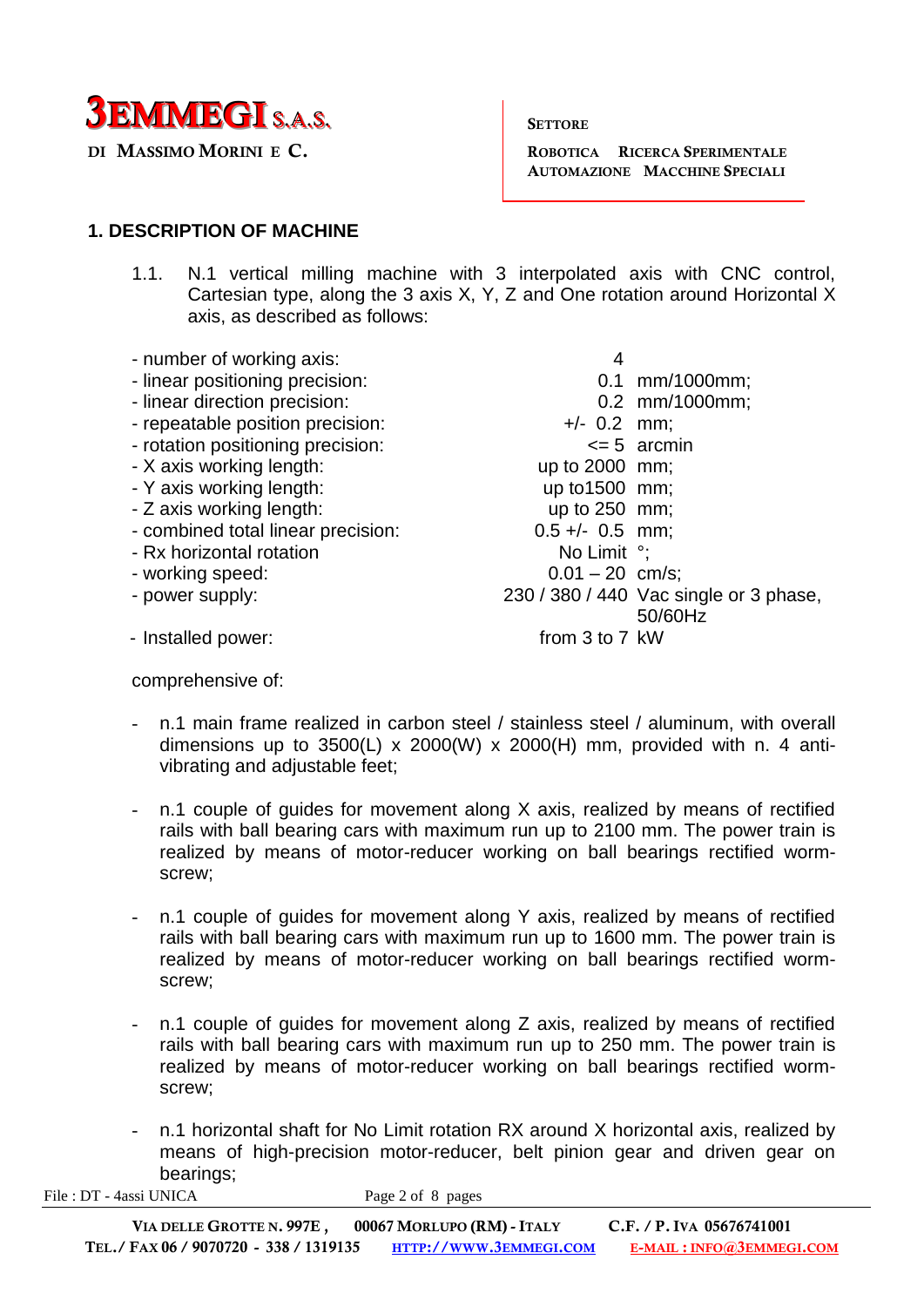

**AUTOMAZIONE MACCHINE SPECIALI**

- n.1 shaping head constituted of a 1.0 to 4.0 kW spindle motor with speed from 12.000 to 24.000 rpm, 20 mm shaft tool support, eventual automatic tool-change for cutters and suction device for foam powders produced during shaping;
- n.4 servo-controlled step motors, complete of drivers, special cables, closed loop control and mounted on motor-reducers;
- n.4 cables chains for X, Y e Z axis;
- n. 1 electrical board comprehensive of complete electrical equipment installed on the machine;
- n.1 4 axis CNC control, predisposed for the execution of external programs in ISO language ( G-CODE ) and creation of proper own working sequences independently from external programs;
- n.1 vacuum and filtering device for foam powders from 1500 to 2200 W power, complete with 10 m of flexible hose, 100 to 160 mm diameter and bag for powder;
- n.1 Standard PC, complete with monitor, keyboard, I/O devices, hardware and software necessary for complete functioning;

1.2. N.1 complete system for positioning and holding the cores to be shaped also available with pneumatic semi-automatic locking systems comprehensive of:

- n. 1 table realized by means of Aluminum profiles to easy support and block cores with dimensions up to 2100 x 1600 mm;
- n.1 optional stainless steel tank to collect cutting fluid used for metal and G10 shaping;
- n.1 optional liquid Pump to circulate cutting fluid from Tank to Cutter;
- n.1 optional liquid circuit from Tank to Pump and from Pump to Cutter;
- n.1 optional kit of panels to protect ambient from water splashes due to shaping action;
- n.1 optional full cover for machine working space made in transparent polycarbonate with pneumatic cylinders for opening and closing for big dimensions machines. Cover reduces Dust and Cooling Liquid dispersion in surrounding ambient;

---------------------------------------------------------------------------------------------

File : DT - 4assi UNICA Page 3 of 8 pages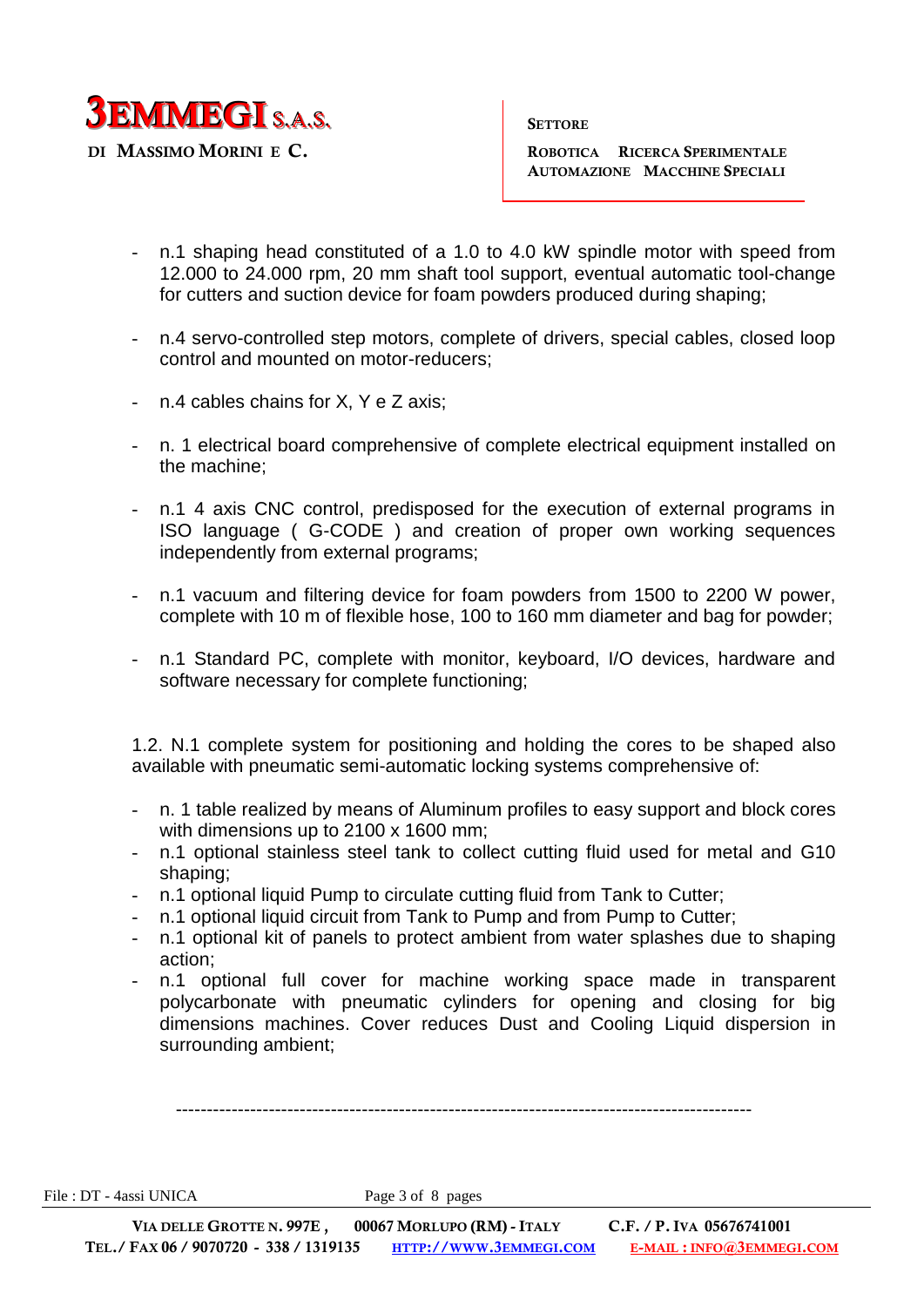

# PHOTOS OF DETAILS





File : DT - 4assi UNICA Page 4 of 8 pages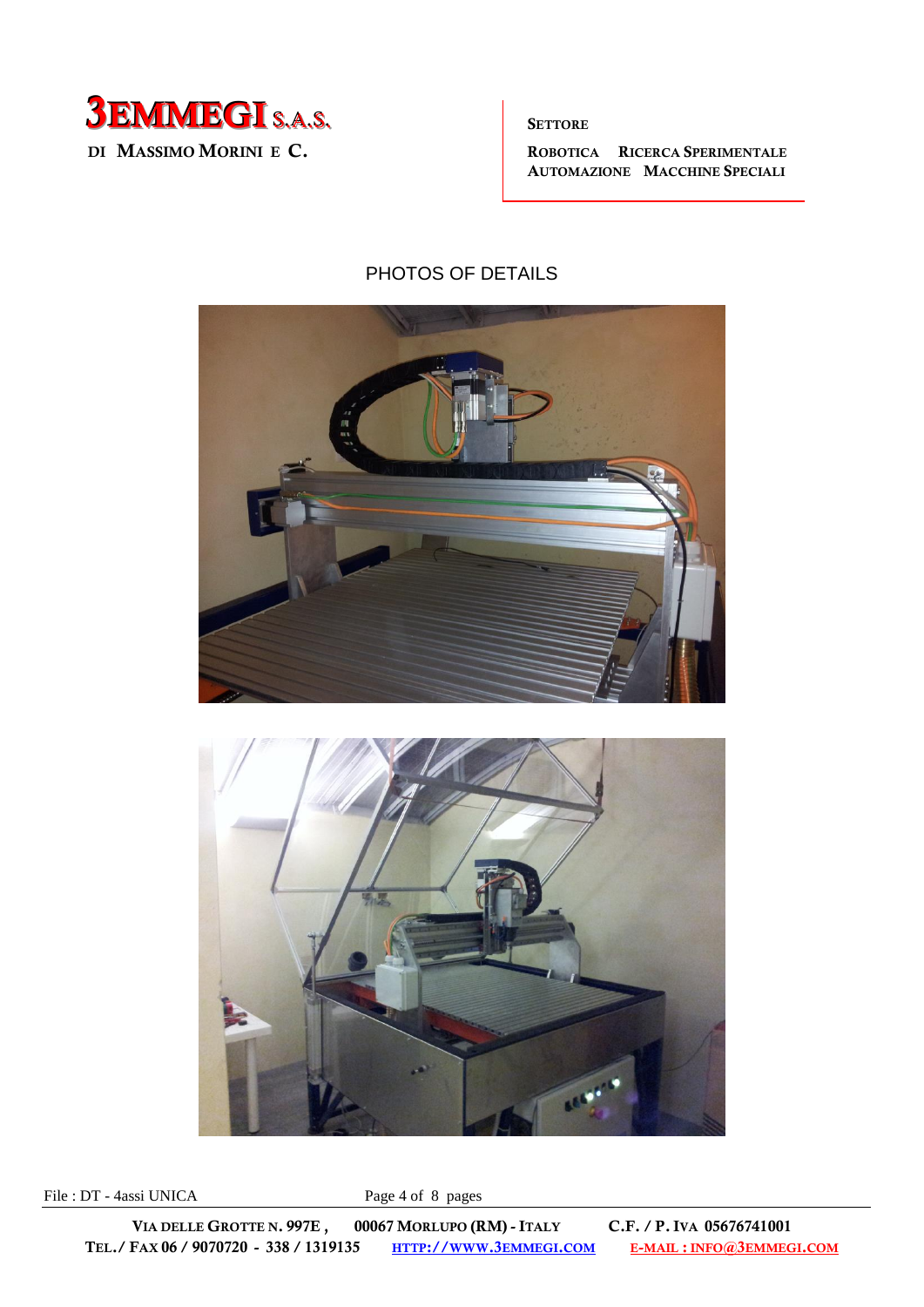



File : DT - 4assi UNICA Page 5 of 8 pages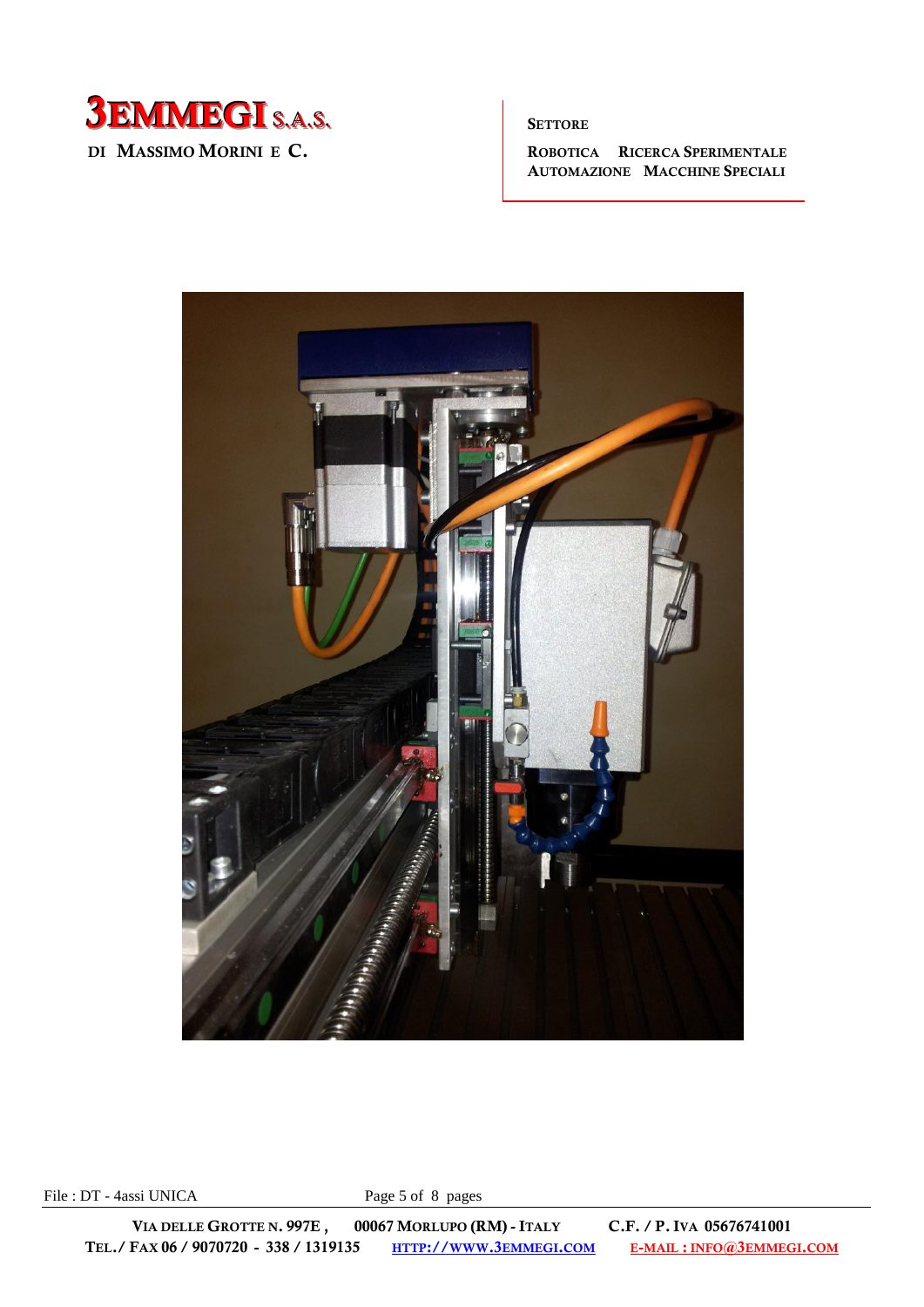



File : DT - 4assi UNICA Page 6 of 8 pages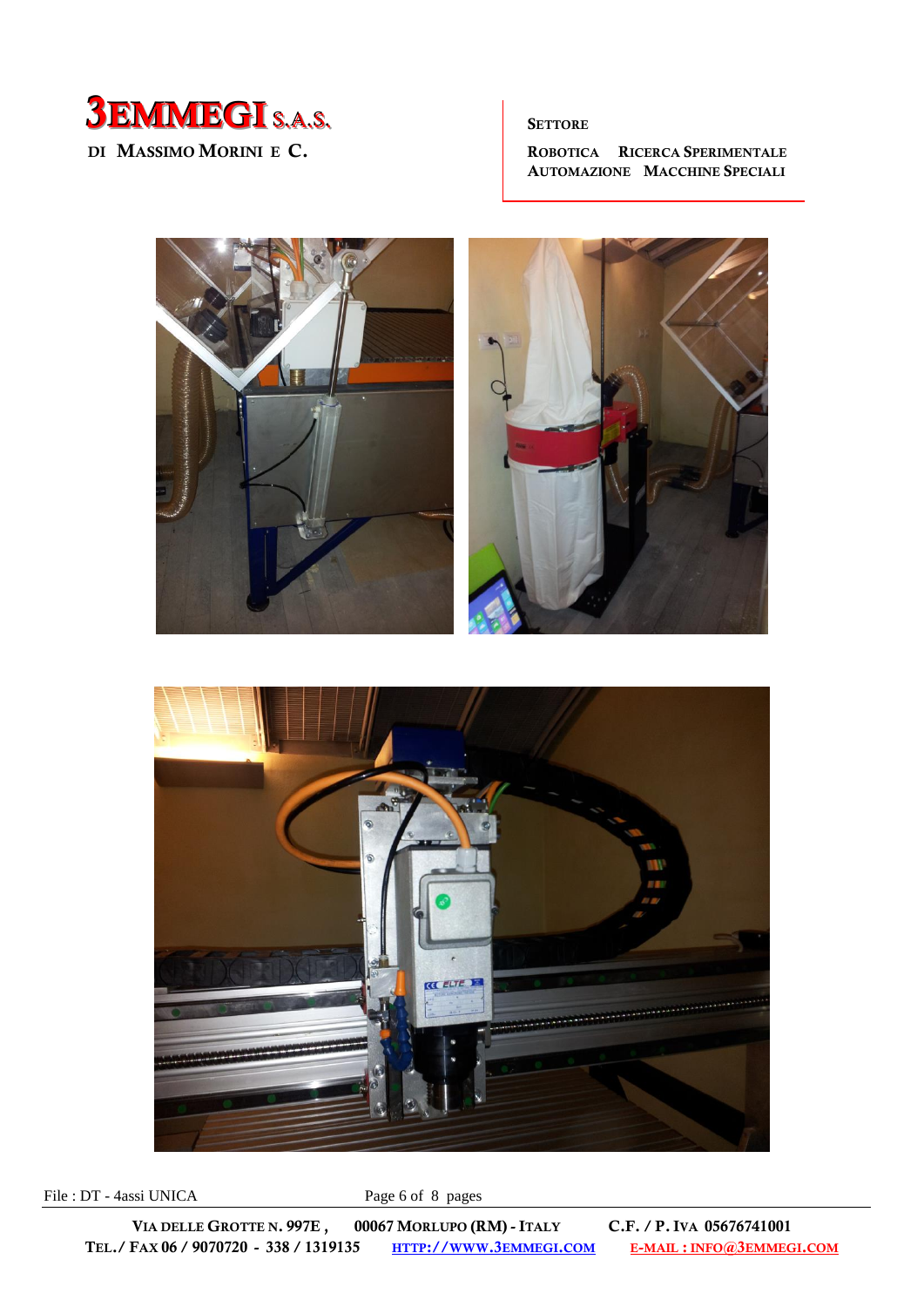





File : DT - 4assi UNICA Page 7 of 8 pages